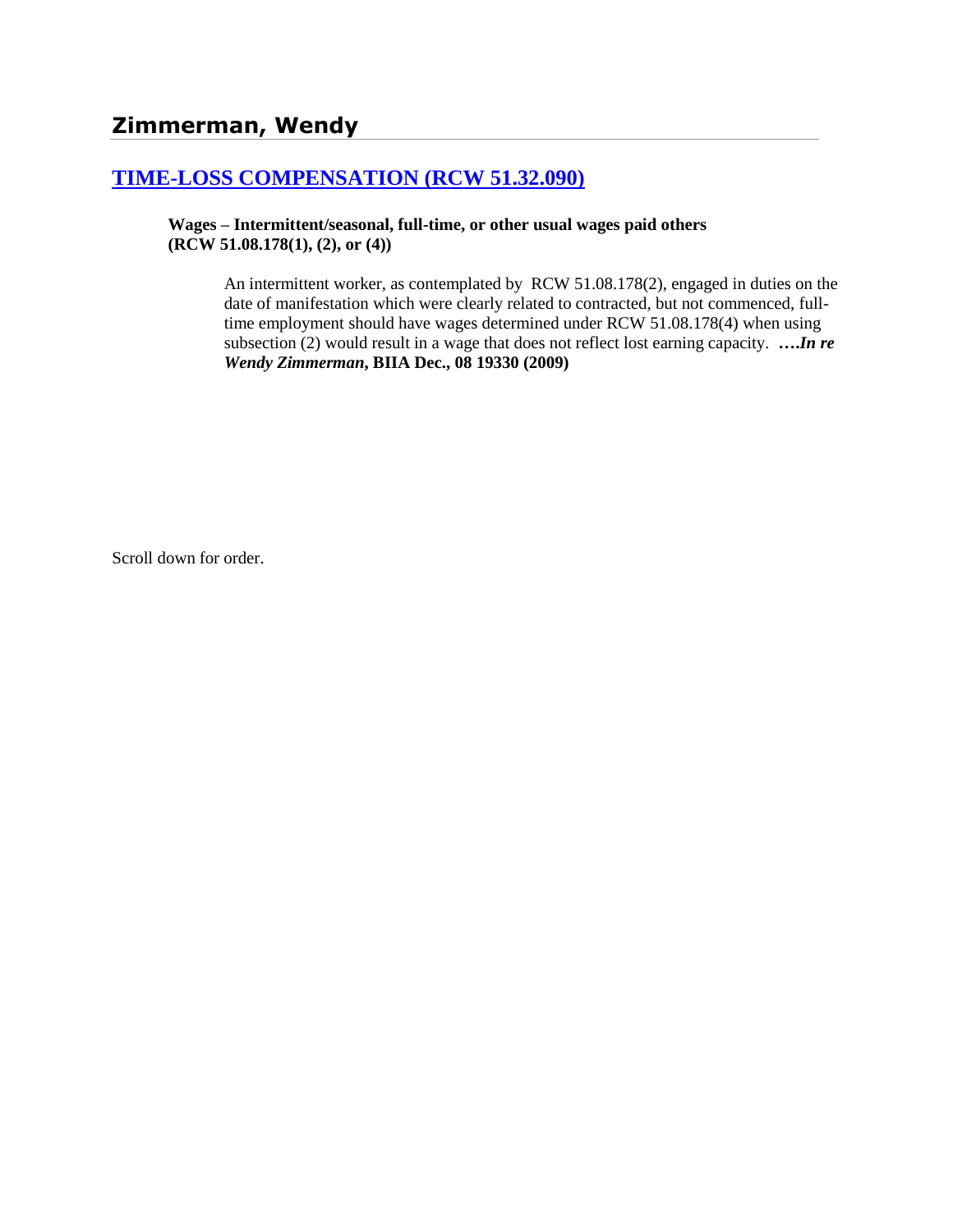## **BEFORE THE BOARD OF INDUSTRIAL INSURANCE APPEALS STATE OF WASHINGTON**

**)**

**IN RE: WENDY ZIMMERMAN ) DOCKET NO. 08 19330**

**CLAIM NO. SB-89697 ) DECISION AND ORDER**

APPEARANCES:

Claimant, Wendy Zimmerman, by Law Offices of Robyn L. Pugsley P.S., per Robyn L. Pugsley

Self-Insured Employer, NE Washington Worker's Compensation Co-Op, by Evans, Craven & Lackie, P.S., per Gregory M. Kane

The claimant, Wendy Zimmerman, filed an appeal with the Board of Industrial Insurance Appeals on October 6, 2008, from an order of the Department of Labor and Industries dated August 28, 2008. In this order, the Department affirmed its May 20, 2008 order. In the May 20, 2008 order, the Department based the claimant's wage at time of injury on average monthly wages from June 1, 2003, through May 31, 2004. The Department calculated wages of \$20,192.43 divided by 12, resulting in an average monthly wage of \$1,682.70 per month, with additional health care benefits of \$367.63 per month, for total gross wages of \$2,050.33 per month, married and with one child. The Department order is **REVERSED AND REMANDED**.

## **DECISION**

As provided by RCW 51.52.104 and RCW 51.52.106, this matter is before the Board for review and decision. The self-insured employer filed a timely Petition for Review of a Proposed Decision and Order issued on October 15, 2009, in which the industrial appeals judge reversed and remanded the order of the Department dated August 28, 2008. All contested issues are addressed in this order.

The Board has reviewed the evidentiary rulings in the record of proceedings and finds that no prejudicial error was committed. The rulings are affirmed. We have granted review because we disagree slightly with the analysis provided by our industrial appeals judge and the findings and conclusions stemming from that analysis.

Wendy Zimmerman was a teacher for the Nine Mile Falls School District between 2002 and 2007. During the 2002-2003 and 2003-2004 school years, she was employed in a two-thirds time position at the high school. Her salary during the 2003-2004 school year was \$19,703.18. The school district also paid \$367.63 per month for health care benefits. On August 18, 2004, the Nine

1

2

3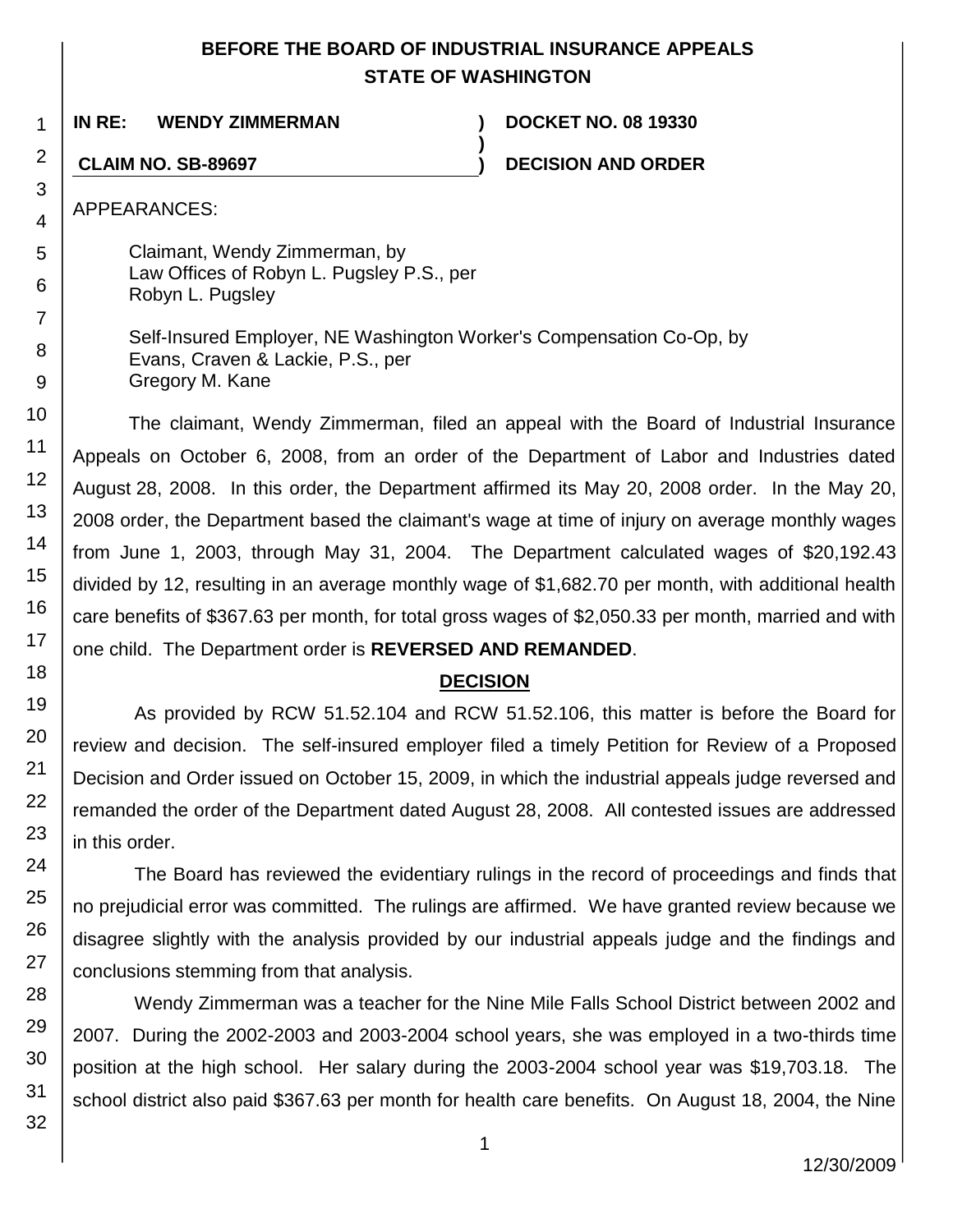1 2 Mile Falls school board voted to employ Ms. Zimmerman full-time as a fourth grade teacher during the 2004-2005 school year.

3 4 5 6 7 8 9 10 On August 28, 2004, Ms. Zimmerman was working in a portable classroom preparing for the 2004-2005 school year when she was exposed to substances which caused her to develop chronic obstructive pulmonary disease. Under the negotiated agreement between the school district and Ms. Zimmerman's union, Ms. Zimmerman could have submitted a request to be paid for her work that day and she would have been paid. Ms. Zimmerman did not submit such a request. As a consequence, she received no wages for her work that day. Ms. Zimmerman continued to work for the school district as a teacher, on a full-time basis, until November 2007, when her condition caused her to stop working.

11 12 13 The question presented by this case is, "What is the appropriate method for determining Ms. Zimmerman's wage rate for the purposes of calculating time-loss compensation benefits?" The term wages is defined by RCW 51.08.178, which states:

(1) For the purposes of this title, the monthly wages the worker was receiving from all employment at the time of injury shall be the basis upon which compensation is computed unless otherwise provided specifically in the statute concerned. In cases where the worker's wages are not fixed by the month, they shall be determined by multiplying the daily wage the worker was receiving at the time of the injury:

14

15

16

17 18

19

20

21

22

23

24

25

26

27

28

29

30

31

32

(a) By five, if the worker was normally employed one day a week;

(b) By nine, if the worker was normally employed two days a week;

(c) By thirteen, if the worker was normally employed three days a week;

(d) By eighteen, if the worker was normally employed four days a week;

(e) By twenty-two, if the worker was normally employed five days a week;

(f) By twenty-six, if the worker was normally employed six days a week;

(g) By thirty, if the worker was normally employed seven days a week.

The term "wages" shall include the reasonable value of board, housing, fuel, or other consideration of like nature received from the employer as part of the contract of hire, but shall not include overtime pay except in cases under subsection (2) of this section. As consideration of like nature to board, housing, and fuel, wages shall also include the employer's payment or contributions, or appropriate portions thereof, for health care benefits unless the employer continues ongoing and current payment or contributions for these benefits at the same level as provided at the time of injury. . . . The daily wage shall be the hourly wage multiplied by the number of hours the worker is normally employed. The number of hours the worker is normally employed shall be determined by the department in a fair and reasonable manner, which may include averaging the number of hours worked each day.

(2) In cases where (a) the worker's employment is exclusively seasonal in nature or (b) the worker's current employment or his or her relation to his or her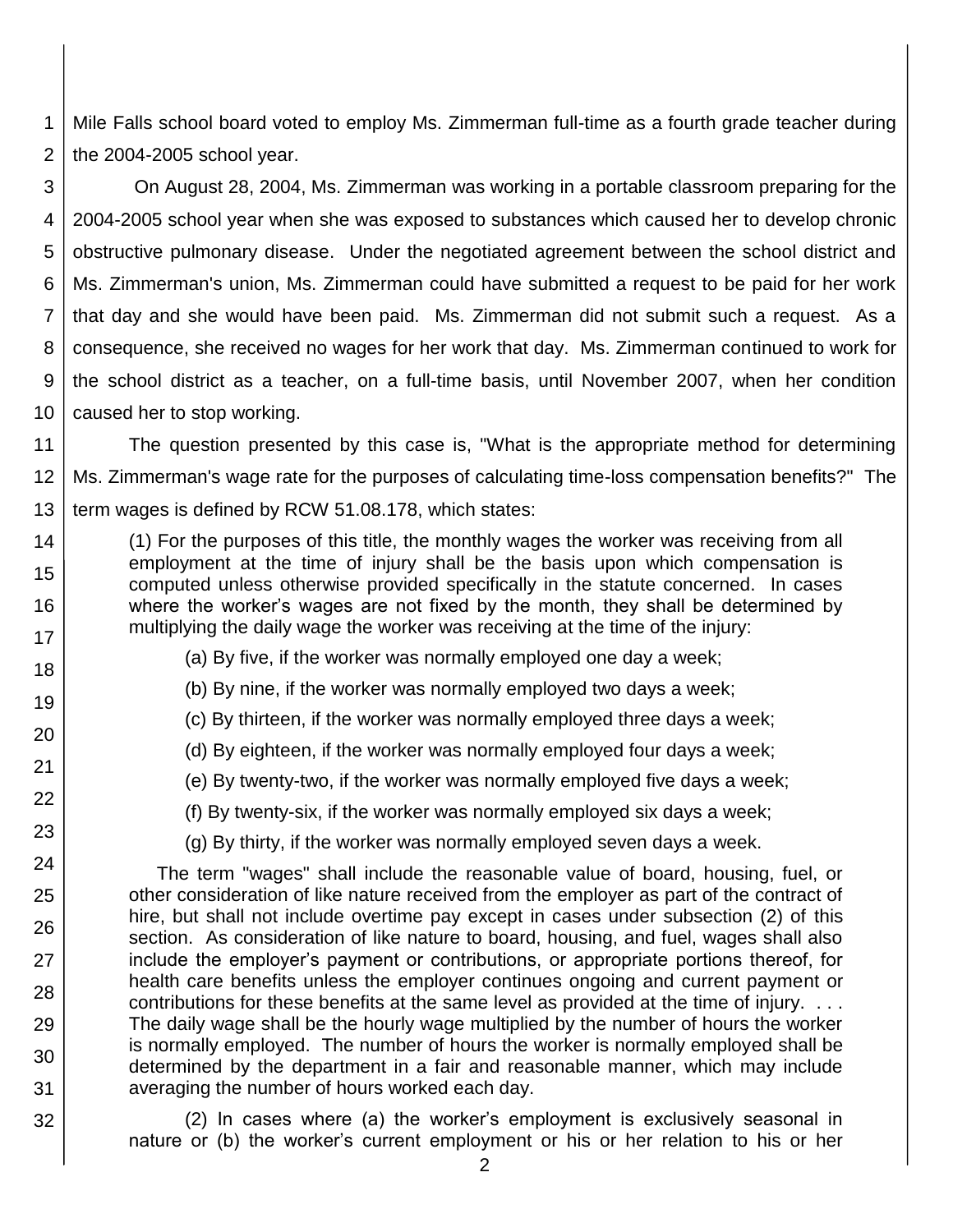employment is essentially part-time or intermittent, the monthly wage shall be determined by dividing by twelve the total wages earned, including overtime, from all employment in any twelve successive calendar months preceding the injury which fairly represent the claimant's employment pattern.

1

2

3

4

5

6

7

8

9

(3) If, within the twelve months immediately preceding the injury, the worker has received from the employer at the time of injury a bonus as part of the contract of hire, the average monthly value of such bonus shall be included in determining the worker's monthly wages.

(4) In cases where a wage has not been fixed or cannot be reasonably and fairly determined, the monthly wage shall be computed on the basis of the usual wage paid other employees engaged in like or similar occupations where the wages are fixed.

10 11 12 13 14 15 16 17 18 19 20 We agree with our industrial appeals judge to the extent he found Ms. Zimmerman's wage should be calculated using subsection (4) of RCW 51.08.178. Ms. Zimmerman was clearly employed on an intermittent basis with the school district. She worked nine months of every year, although her salary was paid over twelve months. Because of the intermittent nature of her relationship with her employment, and the fact that she was not actually paid any wages for her work on August 28, 2004, it would not be appropriate to apply subsection (1) of RCW 51.08.178. We find that applying subsection (2) of RCW 51.08.178 would not result in a wage which fairly and reasonably represents her lost earning capacity because Ms. Zimmerman was not employed full-time in the period immediately preceding the date of manifestation of her occupational disease, but was engaged in duties on the date of manifestation which were clearly related to full-time employment with the school district.

21 22 23 24 25 26 27 In addition, we believe Ms. Zimmerman's case is similar to that of Janet Papson. *In re Janet Papson,* BIIA Dec., 01 15138 (2003). Ms. Papson was a bus driver who had a sporadic history of employment immediately prior to her employment as a bus driver. We found that basing Ms. Papson's wages on her earlier sporadic employment, as required under RCW 51.08.178(2), would work an injustice given the large disparity between that wage and Ms. Papson's bus driving wages. Similarly, using subsection (2) to calculate Ms. Zimmerman's wage would result in a wage substantially lower than Ms. Zimmerman was contracted to earn during the 2004-2005 school year.

28 29 30 31 32 We find that using RCW 51.08.178(4) to determine Ms. Zimmerman's wages is the best way to comply with the Supreme Court's mandate as stated in *Double D Hop Ranch v. Sanchez,* 133 Wn.2d 793 (1997), to ensure that the wage rate most accurately reflects Ms. Zimmerman's lost earning capacity. Therefore, we conclude Ms. Zimmerman's wages should be determined under RCW 51.08.178(4). Her wages should be equivalent to those of a teacher with her education and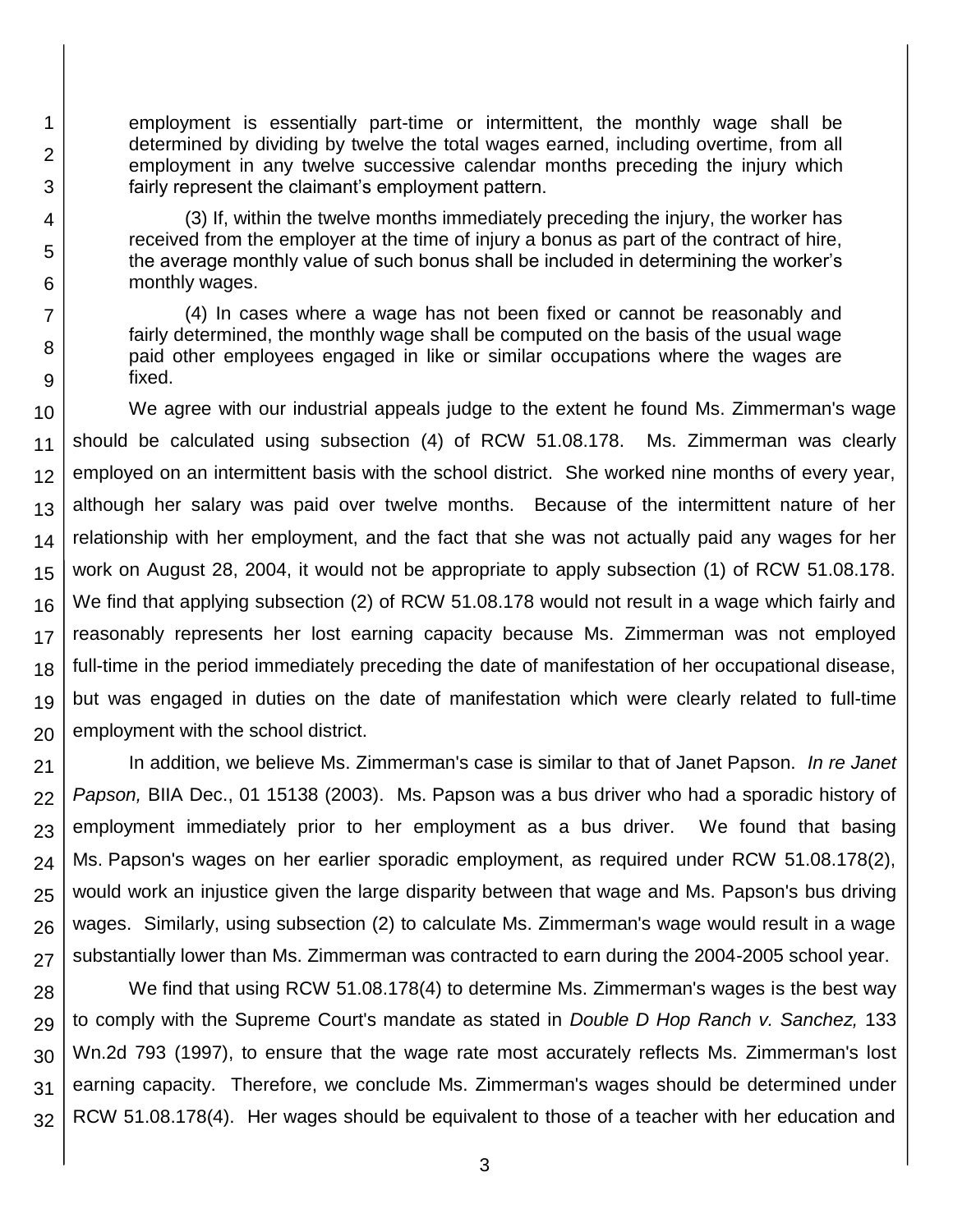1 2 3 4 experience, employed by Nine Mile Falls School District on a full-time basis for the 2004-2005 school year. In addition, the school district should include the amount of healthcare benefits provided by the school district. Finally, the time-loss compensation benefits rate should be based upon Ms. Zimmerman's family status of married with two dependent children.

#### **FINDINGS OF FACT**

1. On September 7, 2006, the claimant, Wendy Zimmerman, filed an Application for Benefits with the Department of Labor & Industries, in which she alleged she had a chronic obstructive pulmonary disease condition arising naturally and proximately out of distinctive conditions of her employment with Nine Mile Falls School District, due to exposure to fiberglass, which condition became manifest on August 28, 2004. On March 7, 2007, the Department issued an order in which it allowed the claim; in that order the Department directed the self-insured employer to pay all medical benefits and time-loss compensation benefits as may be indicated.

5

6

7

8

9

10

11

12

21 22

23

24

25

26

27

28

29

30

31

- 13 14 15 16 17 18 19 20 On May 20, 2008, the Department issued an order calculating the claimant's monthly wages by averaging her income from wages from June 1, 2003, to May 31, 2004. The Department found wages of \$20,192.43, divided by 12 months, for an average monthly wage of \$1,682.70. The Department considered additional healthcare benefits of \$367.63 per month, for total gross wages of \$2,050.33 per month, with the claimant married with one child. The May 20, 2008 order was communicated to the claimant on May 23, 2008. On July 22, 2008, the claimant placed into the possession of the United States Postal Service her Protest and Request for Reconsideration from the May 20, 2008 order.
	- On August 28, 2008, the Department issued an order in which it affirmed its May 20, 2008 order. On October 6, 2008, the claimant filed her Notice of Appeal with the Board of Industrial Insurance Appeals, from the Department's August 28, 2008 order. On October 15, 2008, the Board granted the appeal under Docket No. 08 19330, and agreed to hear the appeal.
	- 2. In August 2004, Wendy Zimmerman was preparing her 4th-grade classroom for the upcoming school year. She was exposed to substances which caused her to develop chronic obstruction pulmonary disease (COPD). The disease arose naturally and proximately out of distinctive conditions of her employment and manifested on August 28, 2004.
	- 3. Ms. Zimmerman was not paid for her work on August 28, 2004, but could have requested payment from the school district. If she had requested payment, she would have been paid pursuant to the negotiated agreement between the school district and the teachers which provided for payment of two days of work performed prior to the school year in order to prepare her classroom.